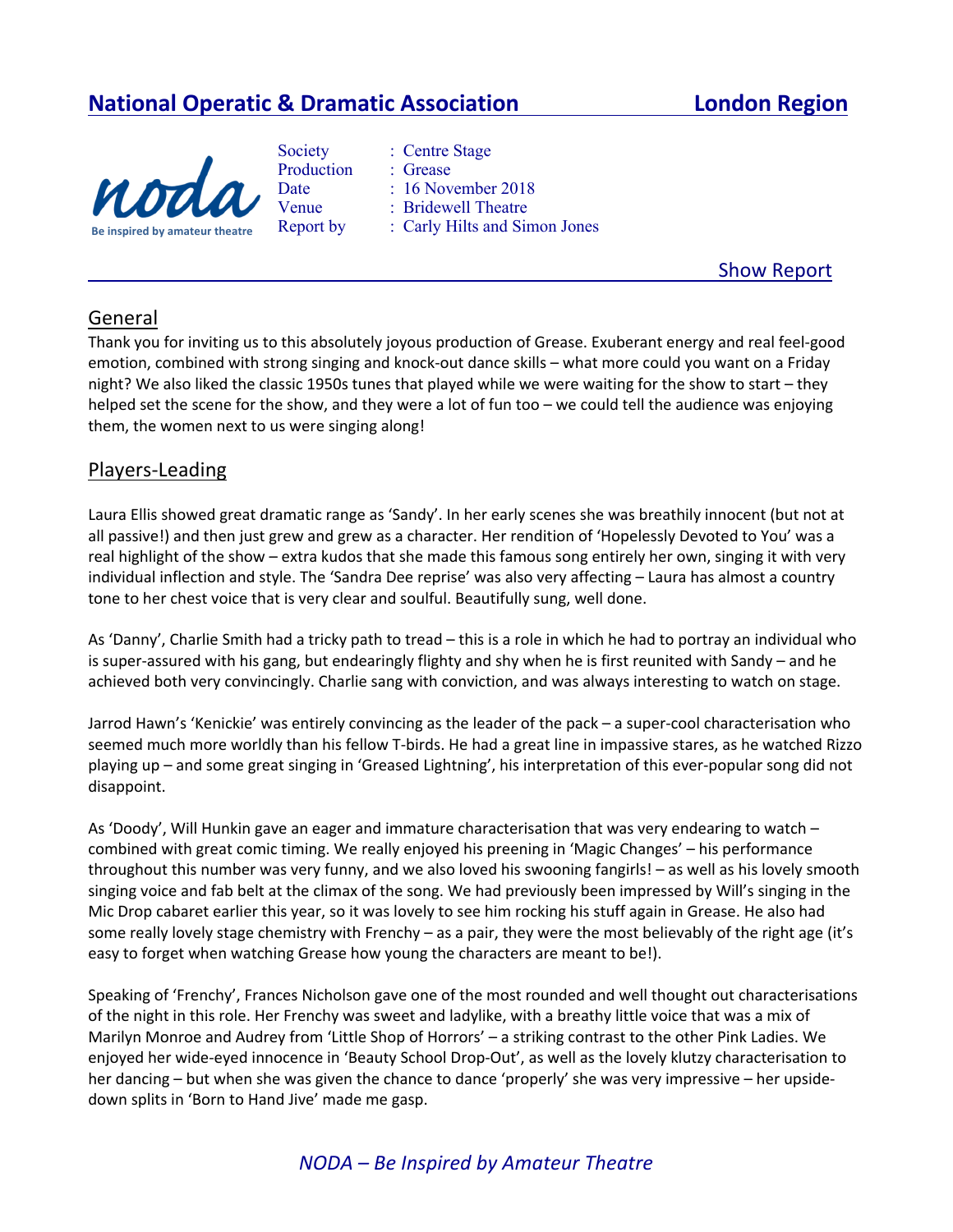I have always felt that the real love story in 'Grease' isn't between Danny and Sandy, or between Rizzo and Kenickie – it's Jan and Rump! In these roles Charlie Houseago and Ashlie Kenyon-Evason gave us a partnership that was heartfelt and heartwarming. As 'Rump', Charlie's singing combined lounge idol smoothness with Frankie Valli falsetto. Meanwhile Ashlie's Jan was another beautifully conceived characterisation jovial, kind, and endearingly dorky, she was utterly believable and we loved how she sits like a teddy bear,

Jon Haines ('Sonny') and Kate Winney (Marty) were another effective partnership. Jon's urgently frustrated, one-track-mind portrayal had great comic effect, and we really enjoyed Kate's confident delivery of 'Freddie my Love'.

As 'Rizzo', Danielle Orlans brought bags of personality, sass, and emotional depth to the show. 'Look at Me I'm Sandra Dee' was sung with loads of attitude and humour, and was very committedly acted – though this occasionally came at a cost to the clarity of the lyrics. To a lesser extent this was the same issue with 'There are Worse Things I Could Do' but this was also sung with huge feeling, and Danielle's portrayal, the first time we are allowed behind Rizzo's brash façade, was very moving. A well-rounded and very convincing characterisation – well done.

#### Support

What an amazing ensemble! There was not a weak link in the whole piece, with every character well individualised, and not a step out of place. This was a tight-knit team who never let their energy or their characters drop, and they were all clearly having an absolute ball.

Among the other named parts…

As 'Eugene', Lewis McKenzie gave one of the most complete and consistent characterisations of the whole show. He was a constant joy to watch – always interesting, even when in the background – and although the role is something of a stock character, he never pushed the caricature the wrong side of cartoonish. Funny and endearing, he made us smile a lot.

Alexis Rose's Patty Simcox provided a perfect complement to the above - perkily upbeat and just the right side of annoying (we mean that in a good way! A great character and source of frustration to the Pink Ladies, yet never unlikeable), she was a well-realised character and a consistently funny presence on stage, and provided a brightly jolly contrast to Emma Leaver's surly 'Miss Lynch'. The latter's wonderful nasal voice was perfect for the character – an authoritative and amusing presence.

Glen Jordan gave a scene-stealing turn as 'Teen Angel' – lovely singing and great comic timing, with fabulous scary attitude from him and his back-up angels in the final verse of 'Beauty School Drop-Out'. A masterclass in how to make a relatively small role one of the most memorable moments of a show.

As the gum-chewing and predatorily prowling 'Cha-Cha', Yvette Shiel also gave a beautiful capsule role, bringing a fully-realised and very vivid characterisation in a fairly short space of time. Her dance moves were also flawless – very impressive indeed.

## *NODA London – Be Inspired by Amateur Theatre*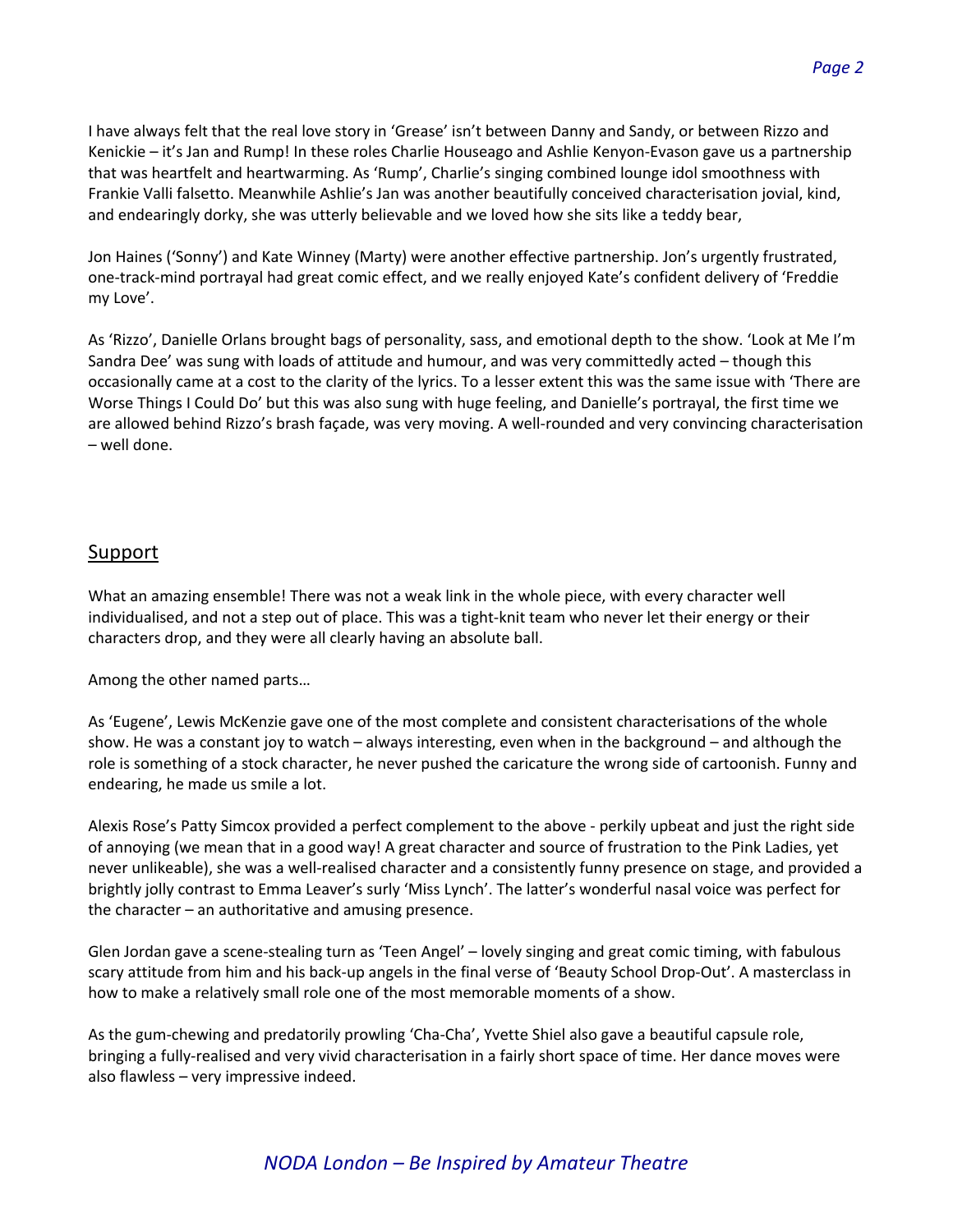Speaking of dancing – we'd also like to give a shout-out to Emily Goodman and Arbie Baguios for their great featured dancing in 'Rock and Roll Party Queen' – absolutely arresting stuff.

This side of 'Operation Yewtree', the character of 'Vince Fontaine' carries an extra edge of menace – but James Newall was nonetheless a charismatic presence, as interesting to watch as he was toe-curlingly persistent in his pursuit of Marty. He was also well balanced by Chris Folwell as the engagingly smooth 'Johnny Casino' – very good comic timing in an enjoyable performance.

#### Director

This was a vibrant, well-characterised and very well thought through production – credit to Stuart James (who also had a hand in the set, according to the programme) for working so hard with his cast to create such a wellrounded ensemble piece. Everyone on stage was interesting to watch, with each individual doing their own thing, representing believable personalities, even when they were only in the background of a scene. Excellent use of space too – the Bridewell isn't a huge performance venue, but this was a tight and very dynamic show.

#### Musical Director

MD Hayden Taylor headed a very tightly rhythmic band who created a consistently great sound. The singing was also very well-rehearsed – not a note or a harmony out of place that we noticed. Bravo!

#### Choreographer

Samantha Herriot and Vanessa Forte have created an ambitious – and frequently acrobatic! – range of movement for this talented cast. The dancing was full of attitude from the first steps of the opening number (we thought the reveal of Danny and Sandy within this song was very nifty too), with wonderful 1950s details and a real variety of steps. Their high-energy interpretation of 'Greased Lightnin'' with flips and all sorts from the boys, was a particular highlight – we really enjoyed their stomp-like routine with bits of chrome, and very much liked that they left the famous arm sweep to the very last chord – a nice tribute to the original, but they made this iconic number very much their own.

The gradual build of 'We go together' made us want to get up and join in, and we loved the 'Hand Jive' and the school prom – especially how individualised and 'in character' different individuals' dancing was. This was an exuberant production, and everyone was clearly having a ball – positive energy that really rubbed off on the audience; watching each dance number was a simply joyful experience.

## Stage Management

Headed by Emma Morgan and assisted by Nathan Long, stage management was slickly done. Scene changes done by the cast, who remained in character, and were quick but entertaining. Aided by a simple set, they managed to avoid the collisions and slow transitions (due to the shallow wing space) that we have seen other productions at the Bridewell fall victim to.

Speaking of the scene changes, these were mostly done in semi-darkness, but one (before Frenchy's party) was done in the light and it was so full of nice character moments that it made us wish the others had been the same, we're sure we missed lots of lovely acting – kudos to the cast for keeping up their energy and interesting characterisation even in moments like this when they were not designed to be seen.

## Sound

Designed and operated by Stu Sound, sound was generally well balanced and effective, but there were a small number of occasions when the band was in danger of overwhelming the singing – 'Summer Nights' and 'Beauty